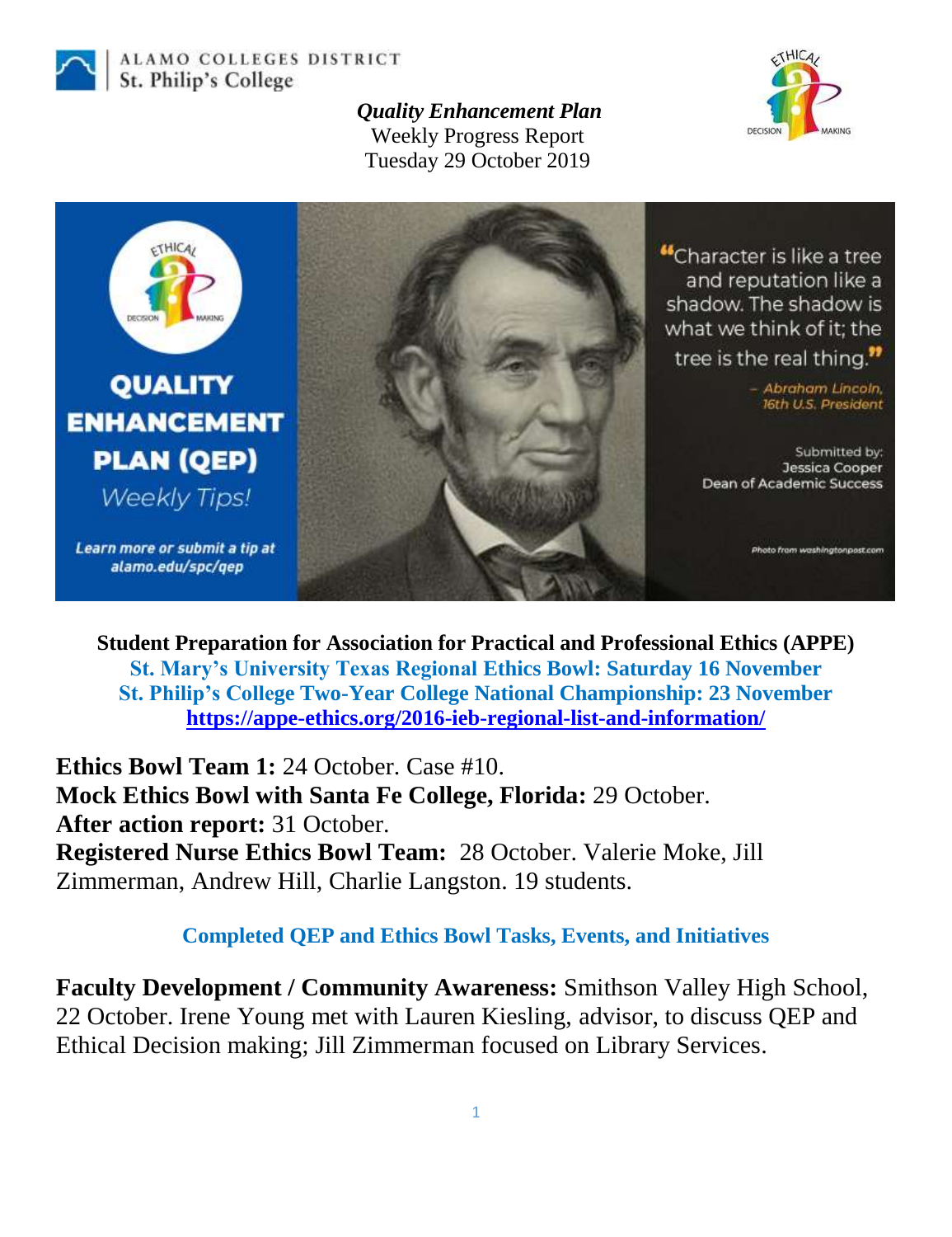**Faculty Development / Student Engagement / Community Awareness:** Canyon Lake High School, 22 October. Irene Young, Jill Zimmerman met with Omar Gomez and his four Dual Credit Spanish students to discuss QEP and Ethical Decision-making.

**Community Awareness:** Business Information Advisory, 24 October. Dr. Manzo **Faculty-Student Best Practices:** Applied Science & Technology-MLK, 24 October. David Kisel, Dr. Manzo.

**Ethics Bowl Judges; Moderators Training:** Employee Development Day, 25 October. David Kisel, Liz Castillo, Matt Fuller, Andy Hill, Charlie Langston, Dr. Manzo. 14 participants. Deadline for volunteering to Judge or Moderate extended.

**Faculty Development / Student Engagement / Community Awareness:** Memorial High School, 28 October. David Kisel, Irene Young met with about 200 freshman and senior students and faculty to discuss QEP and Ethical Decision Making.

## **Upcoming QEP and Ethics Bowl Tasks, Events, and Initiatives**

**Faculty Development / Community Awareness:** Memorial High School, 10/30. **Community Awareness:** Physical Therapist Assistant Advisory, 12-1, 11/5 CHP 310. **Faculty-Student Best Practices:** President's Division, 7 November, 2 pm, SLC 319. **Faculty-Student Best Practices:** College Division, 8 November, 1:30, SLC 126. **APPE Texas Regional Ethics Bowl.** Saturday, 16 November, 7:30-3 pm, St. Mary's University. **<https://appe-ethics.org/2016-ieb-regional-list-and-information/>**

## **Assessment**

**Personal and Social Responsibility Inventory-II, post-Test.** 11/18 to 12/13.

**APPE Two-Year College National Championship.** Saturday, 23 November, 7:30- 4 pm, St. Philip's College. **<https://appe-ethics.org/2016-ieb-regional-list-and-information/>**

**Faculty-Student Best Practices sharing:** Communications & Learning Dept.; Professional Development Week (includes DC/ECHS mentors, adjuncts), Sat 1/16.

**Archives for Weekly Progress; Mid-Year; and Annual Reports, 2016 January to Present** <https://www.alamo.edu/spc/about-spc/strategic-plan/quality-enhancement-plan-qep/about-qep/>